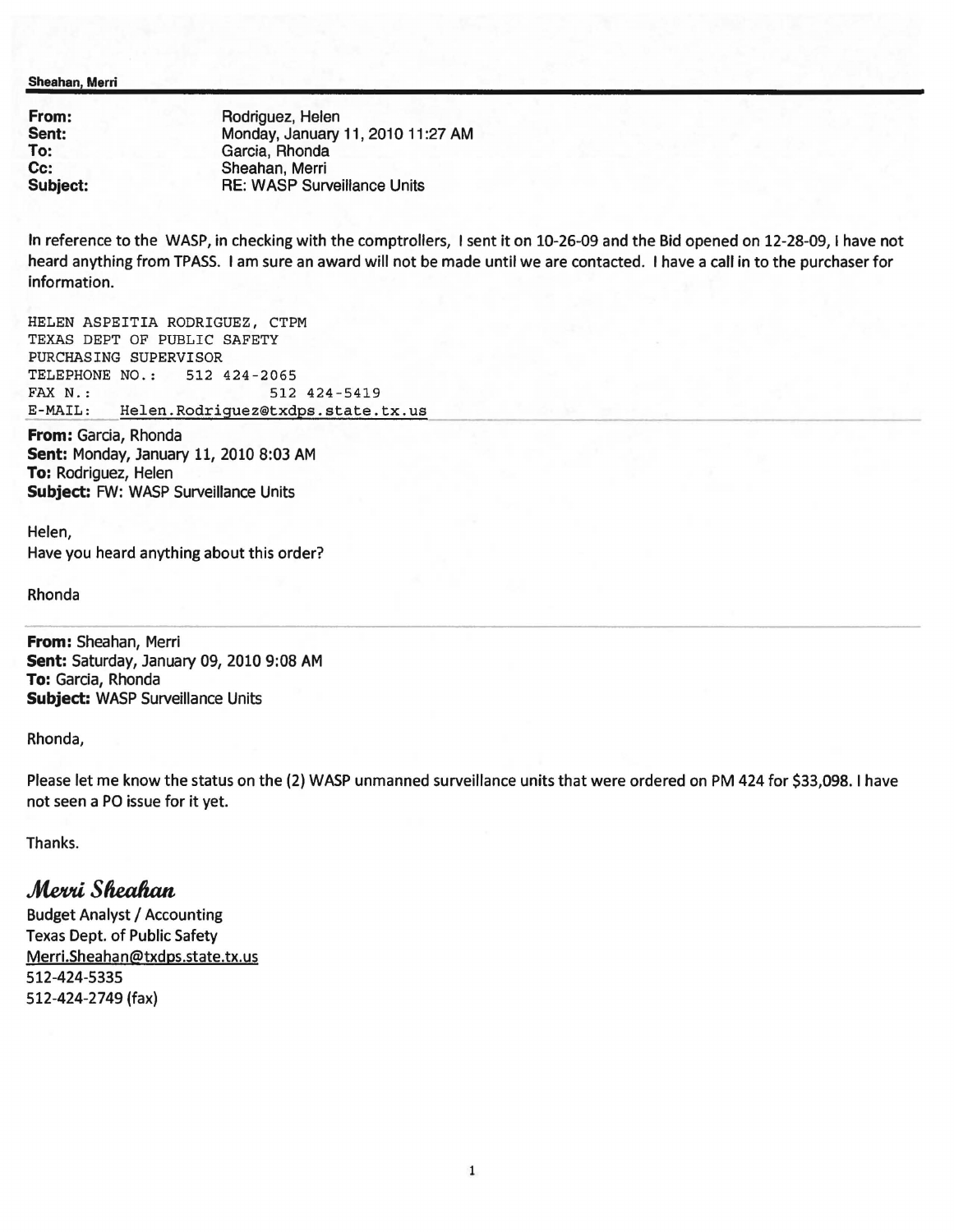Sheahan. Merri

| From:    | Rodriguez, Helen                                       |
|----------|--------------------------------------------------------|
| Sent:    | Friday, January 15, 2010 11:21 AM                      |
| To:      | Sheahan, Merri                                         |
| Subject: | FW: CANCELLATION OF 405-0-20007 WASP UNMANNED AIRCRAFT |

Importance:

High

FYI

The above referenced requisition will be cancelled, this was approved by you as a capital project on 9-21-09 on our tracking number 424 for budget 09011 in the amount of \$33,098.00. Greg Bourland initiated the cancellation, Bill Nabors was notified of the cancellation as well.

Please advise if you require more information.

HELEN ASPEITIA RODRIGUEZ, CTPM TEXAS DEPT OF PUBLIC SAFETY PURCHASING SUPERVISOR TELEPHONE NO.: 512 424-2065 FAX N.: 512 424-5419<br>E-MAIL: Helen.Rodriquez@txdps.state. Helen.Rodriguez@txdps.state.tx.us

From: Rodriguez, Helen Sent: Friday, January 15, 2010 11:15 AM To: 'Manuel J. Perez' Cc: Nabors, Billy; Bourland, Gregory; Jones, Kevin (Acct.) Subject: CANCELLATION OF 405-0-20007 WASP UNMANNED AIRCRAFT Importance: High

Mr. Perez,

Please cancel the above referenced requisition that is due to open January 22, 2010. Thank you for your attention to this matter.

HELEN ASPEITIA RODRIGUEZ, CTPM TEXAS DEPT OF PUBLIC SAFETY PURCHASING SUPERVISOR TELEPHONE NO.: 512 424-2065 FAX N.: 512 424-5419<br>E-MAIL: Helen.Rodriquez@txdps.state. Helen.Rodriguez@txdps.state.tx.us